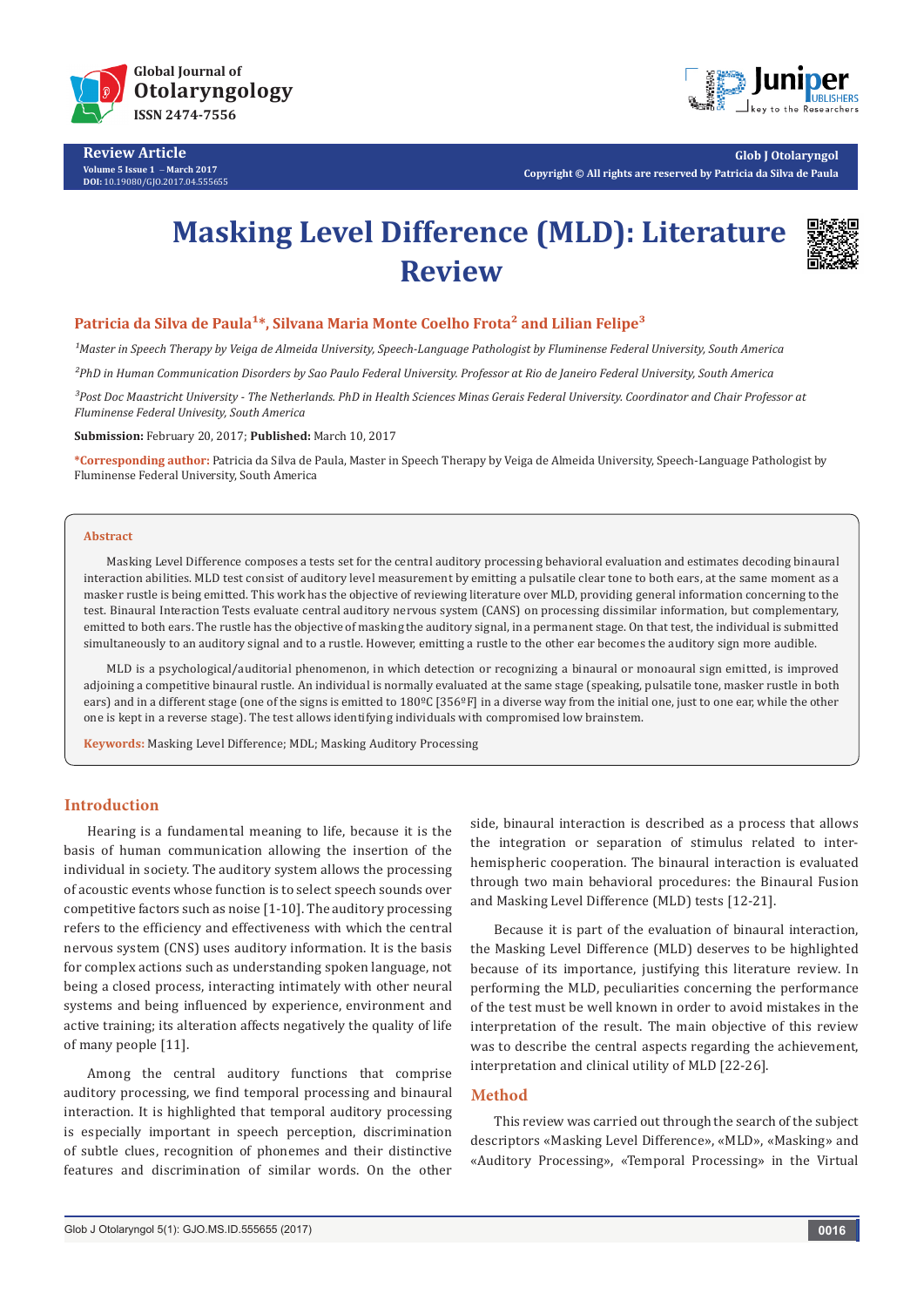Health Library (BVS) databases, including articles in English and Portuguese languages, published from 1982 to 2010. From this primary selection, scientific papers and medical books were selected and added.

## **Literature Review**

## **Central Auditory Processing**

Speech perception involves the experiences of the individual during his life and the importance he or she attributes to the auditory stimulus; these aspects involved in this process are not dependent only on the peripheral and central auditory system. Auditory processing involves, besides the auditory discrimination, the abilities of localization and lateralization of the sound, recognition, temporal aspects, tests of dichotic listening and with degraded acoustic signals. Auditory discrimination involves the perception of acoustic stimulus in very fast sequences requiring accuracy of the information that is brought to the brain, consequently enabling the decoding and understanding of speech mainly in unfavorable situations, such as with the presence of background noise and competitive speech [27-34]. In short, the auditory processing is the effective use of auditory information, that is, what the human being does with what he or she hears [35].

### **Temporary Auditory Processing**

Temporal auditory processing can be defined as the perception of sound or sound alteration within a defined and restricted period, that is, it refers to the ability to perceive or differentiate stimulus that are presented in rapid succession, becoming a fundamental component for greater auditory processing capacity [36-40]. Much evidence suggests that temporal processing skills are the basis of auditory processing, specifically regarding to speech perception. The argument that supports this proposition is that many characteristics of auditory information are, in some way, influenced by time [41-46].

Therefore, the temporal processing can be defined as the perception of the sound or its change within a time domain. It can be observed in many levels from the most basic (regulation of neural time in the auditory nerve) to the most complex (cortical processing of binaural hearing and speech perception). Therefore, it allows the human being to perceive the sounds of the speech and comprehension of oral language [46-54].

#### **Binaural Interaction**

Among the behavioral tests that evaluate auditory processing there is the binaural interaction test that evaluates the ability of the central auditory nervous system to process different but complementary information presented to both ears [55-60]. Auditory complaints concerning difficulties in locating the direction of the sound source, perceiving speech in noisy environments, or perceiving speech in environments where there are many people speaking at the same time may

be associated with impairment of normal binaural integration functions [61-65]. In summary, binaural interaction is the ability to perceive and organize the sounds of the environment, which depends heavily on the simultaneous use of the two ears, on the neural interaction that occurs with the signals received by the two ears, and on how the hearing information is processed [65- 67]. The evaluation of binaural interaction consists of two main behavioral procedures: the Binaural Fusion test and the Masking Level Difference (MLD) test.

## **Masking Level Difference (MLD)**

First described by Hirsh [68-78], MLD can use a pure a tone stimulus or a speech one. The Masking Level Difference is a psychoacoustic phenomenon in which the detection or recognition of a monaural or binaural signal presented is improved in the presence of a competitive binaural noise. This improvement results from the use of the auditory system of a subtle binaural event and differences in amplitude levels between simultaneously presented signals or masked signals. The MLD represents an advantage in the detection or recognition of the altered binaural phase in reference to the unchanged condition phase. Normal CANS listeners demonstrate masking suppression under MLD conditions, while listeners with auditory system alterations do not demonstrate comparable masking suppression. Even though MLD is a central process of interaction of the two ears (sub thalamic), it can be affected by the peripheral auditory system [78-86].

Masking Level Difference (MLD) refers to the detection of a breakpoint to the signal that can occur in two masking conditions - S0N0, homophase and  $S\pi N0$ , antiphase - both signal and masking; they are binaural in phase and out of phase. The test consists of 10 homophasic stimulus, 12 anti-phasic stimulus and 11 no-tone stimulus. It starts from the most favorable signalnoise ratio to the least favorable in the three conditions (S0N0, S $\pi$ N0 e NT) The subject hears a chirp for a few seconds; during this chirping, sometimes he or she hears a tone and sometimes not. At each presentation, he or she tells the examiner whether there is the tone or not. The breakpoint difference at which the signal is last perceived under the conditions S0N0 and SINN determines the MLD result [87-89].

Musiek et al. [89-92] gave a brief introduction on how to perform the MLD test. The authors did the test using a pure tone at 500Hz, presented in both ears along with a continuous broadband noise presented at 60 dBHL. Musiek et al. [93] named both as homophase and antiphase conditions. They reinforced both the importance of symmetric and normal breakpoint for MLD research, as well as the variables that may interfere in the study as type of signal used (pure tone, spondaneous words); the type and level of sound pressure of the noise used and the condition of phase change of one of the stimulus. They reported that values lower than 6dB are not considered normal for adults and that this test is sensitive for brainstem lesions.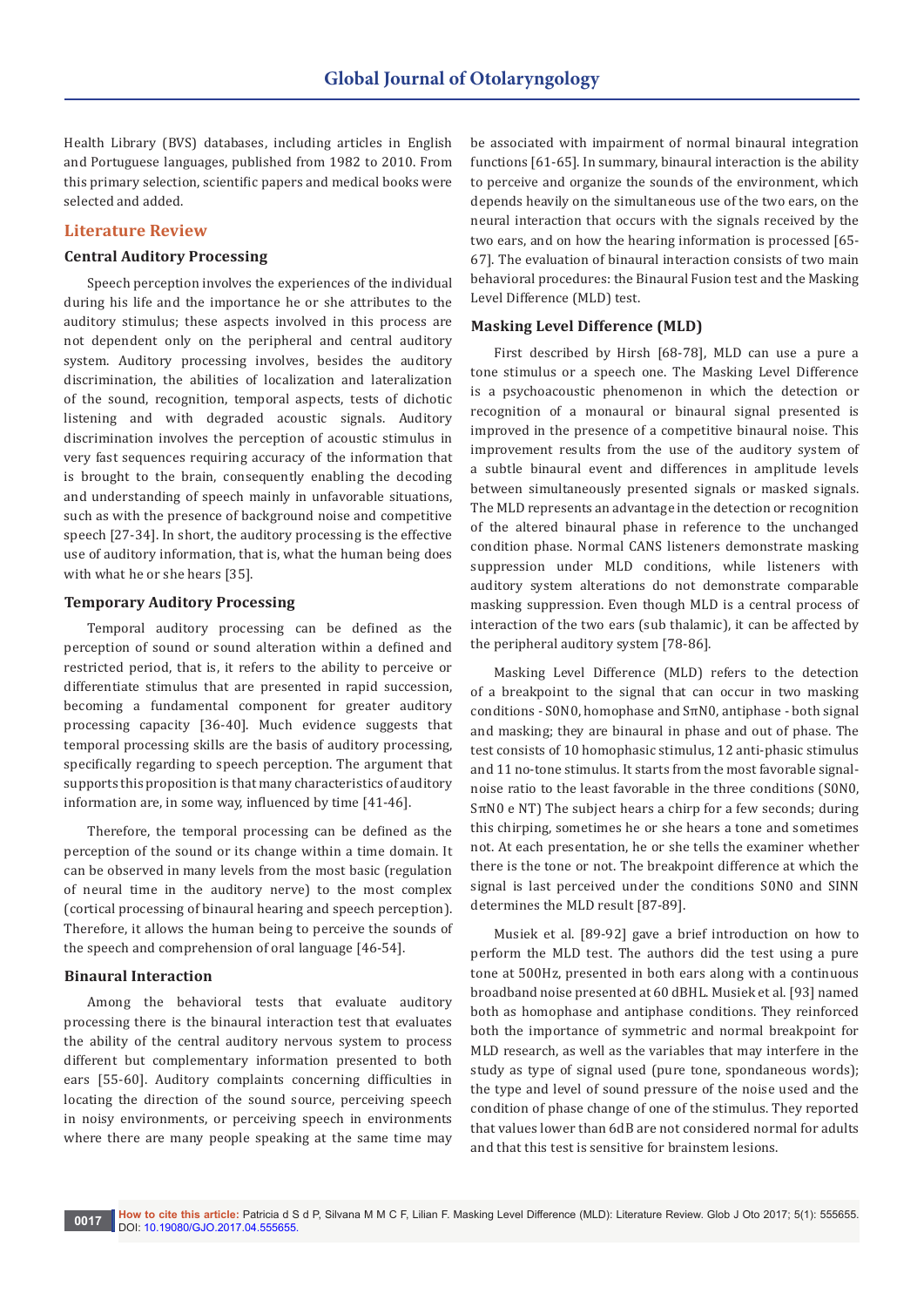Wilson et al. [94] performed a series of experiments in order to develop a protocol for MLD (500 Hz) of simple application that could be used in clinical practice. The authors observed that 95% of the listeners presented MLD greater than or equal to 10 dB, this being the reference value of normality for the test. The version of the MLD that uses pure tones with the help of the audiometer consists of the presentation of a pulsatile tone, usually at 500Hz in both ears, at the same time as a narrow band masking noise presented binaurally at 40 dBNA. The differential frequency breakpoint of the 500 Hz frequency is determined using steps of 1 dB between three different test conditions: Noise and pure tone presented in the same phase, reversed phase noise in one ear and pure tone in the two ears, pure tone in inverted phase in one of the ears and phase noise in both ears. The patient is advised to warn when they no longer hear the stimulus presented. The first errors of both conditions are subtracted; the result is obtained in decibels (dB).

MLD can also be performed using the CD produced by Richard Wilson and marketed by Auditec St. Louis. Novak and Anderson [27] observed that elderly patients with «neural presbycusis» had significant reductions in MLD size. Wilson et al. [94] studied MLD comparing two different types of noise: filtered white noise and modulated amplitude noise, and they described that these two different types of noise showed different MLD values for differing in their masking effectiveness. The authors reinforced the idea that a clinician using the MLD method in the search for central changes should develop their own normality criteria. Kramer et al. [95,96] reported that stutterers had lower MLDs than non-stutterers did. This result was interpreted as follows: stutterers have worse auditory processing abilities than nonstutters and probably have greater difficulty with temporal processing.

Hall and Grose [30], in a longitudinal study, demonstrated that MLD in children younger than 5/6 years old was lower than MLD in adults. The study concluded that reduced MLD did not appear to be a result of peripheral factor, but was attributed to developmental differences probably related to central auditory processing. Since MLD is one of the binaural interaction tests that are designed to evaluate the ability of the Central Auditory Nervous System (CANS), to receive information in both ears and to unify them in a perceptual event; it is believed that this unification occurs in the brainstem. As a consequence, it is assumed that this test is sensitive for pathologies of the brainstem and may have results affected by brain lesions; corroborating that listeners who present alterations of the auditory system do not demonstrate release of masking, suggesting probable impairment of brainstem [45-50].

There are no Brazilian studies that present normality values for MLD, and the values of international surveys are accepted as references in clinical practice. This bibliographic study evidences the importance of continuity in the study of binaural interaction abilities, including the Masking Level Difference

(MLD) test, which demonstrates to be closely linked with the ability to locate the sound source and speech recognition in the presence of noise.

#### **References**

- 1. [Abrams D A, Kraus N \(2008\) Auditory pathway representations of](http://www.brainvolts.northwestern.edu/documents/Abrams_Kraus_2008_Katz_Chapter_FINAL_AllReviews.pdf)  [speech sounds in humans. Trends in Neurosciences. USA 28\(4\): 611-](http://www.brainvolts.northwestern.edu/documents/Abrams_Kraus_2008_Katz_Chapter_FINAL_AllReviews.pdf) [626.](http://www.brainvolts.northwestern.edu/documents/Abrams_Kraus_2008_Katz_Chapter_FINAL_AllReviews.pdf)
- 2. Allum-Mecklenburg D, Babighian G (1996) Cochlear performance as an indicator of auditory plasticity in humans. In: Salvi RJ et al. (Eds). Auditory System Plasticity and Regeneration. Thieme, New York, USA, pp: 395-404.
- 3. [ASHA American Speech-Language-Hearing Association \(1996\) Central](http://aja.pubs.asha.org/article.aspx?articleid=1773685)  [Auditory Processing: current status and implications for clinical](http://aja.pubs.asha.org/article.aspx?articleid=1773685)  [practice. Am J Audiol 5\(2\): 41-54.](http://aja.pubs.asha.org/article.aspx?articleid=1773685)
- 4. ASHA-American Speech-Language-Hearing Association (2006) Central Auditory Processing: current status and implications for clinical practice. Am J Audiol 3(1): 30-37.
- 5. [Bailey P J, Snowling M J \(2002\) Auditory processing and the](https://www.ncbi.nlm.nih.gov/pubmed/12324389)  [development of language and literacy. Br Med Bull 63: 135-146.](https://www.ncbi.nlm.nih.gov/pubmed/12324389)
- 6. Bamiou D (2007) Measures of binaural interaction. In FE Musiek, GD Chermack. Handbook of (central) auditory processing disorder: Auditory Neuroscience and diagnosis San Diego: Plural Publishing pp: 257-286.
- 7. Baran Ja (1993) Neuroradiology. Case studies. Singular Publishing Group, San Diego, USA.
- 8. Baranja, Musiek FE (1991) Behavioral assessment of the central auditory nervous system. In W. F. Rintelmann (Ed.), Hearing assessment (2nd ed), pp: 549- 602.
- 9. BELLIS TJ (1996) Central Auditory Processing Disorders. From Science to Practice. Singular Publishing Group San Diego USA.
- 10.(2003) Assessment and management of central auditory processing disorders in the educational setting from science to practice. (2<sup>nd</sup> edn.), Thomson Delmar Learning, New York. USA, 488p.
- 11. [Kraus N, BANAI K \(2007\) Auditory- Processing malleability: focus on](http://brainvolts.northwestern.edu/documents/KrausBanai2007_CDir.pdf)  [language and music. Current Directions in Psychological science 16\(2\):](http://brainvolts.northwestern.edu/documents/KrausBanai2007_CDir.pdf)  [105-110.](http://brainvolts.northwestern.edu/documents/KrausBanai2007_CDir.pdf)
- 12. Bess FH, Hedley-Williams A, Lichtenstein MJ (2001) Avaliação audiológica dos idosos. In: Musiek FE, Rintelmann, WF (eds). Perspectivas atuais em avaliação auditiva. Sao Paulo: Manole chap 12: 343-369.
- 13.(1996) Assessment and management of central auditory processing disorders: from science to practice. San Diego Singular Publishing Group, USA.
- 14. Bocca E et al. (1954) Apud Rintelmann WF, Lynn GE. Speech stimuli for assessment of central auditory disorders. In: Konkle DF, Rintelmann WF, editors. Principles of Speech Audiometry. University Park Press, Baltimore, USA, 231-283.
- 15. BOOTHROYD A (1986) The sense of hearing. In: Speech, Acoustic and Perception Disorders. The Pro-ED Studies in Communicative Disorders, Austin, USA.
- 16. BONALDILV, ANGELIS M A, SMITH R L (1997) Hodologia do Sistema Auditivo: Vias auditivas. In: PEREIRA LD, SCHOCHAT E (edit.) - In: Processamento Auditivo Central- Manual de Avaliação. Sao Paulo, Publisher Lovise p: 19-25.
- 17. BUONOMANO DV (2002) e Karmarkar, U.R. How do we tell time? Neuroscientist 8(1): 42-51.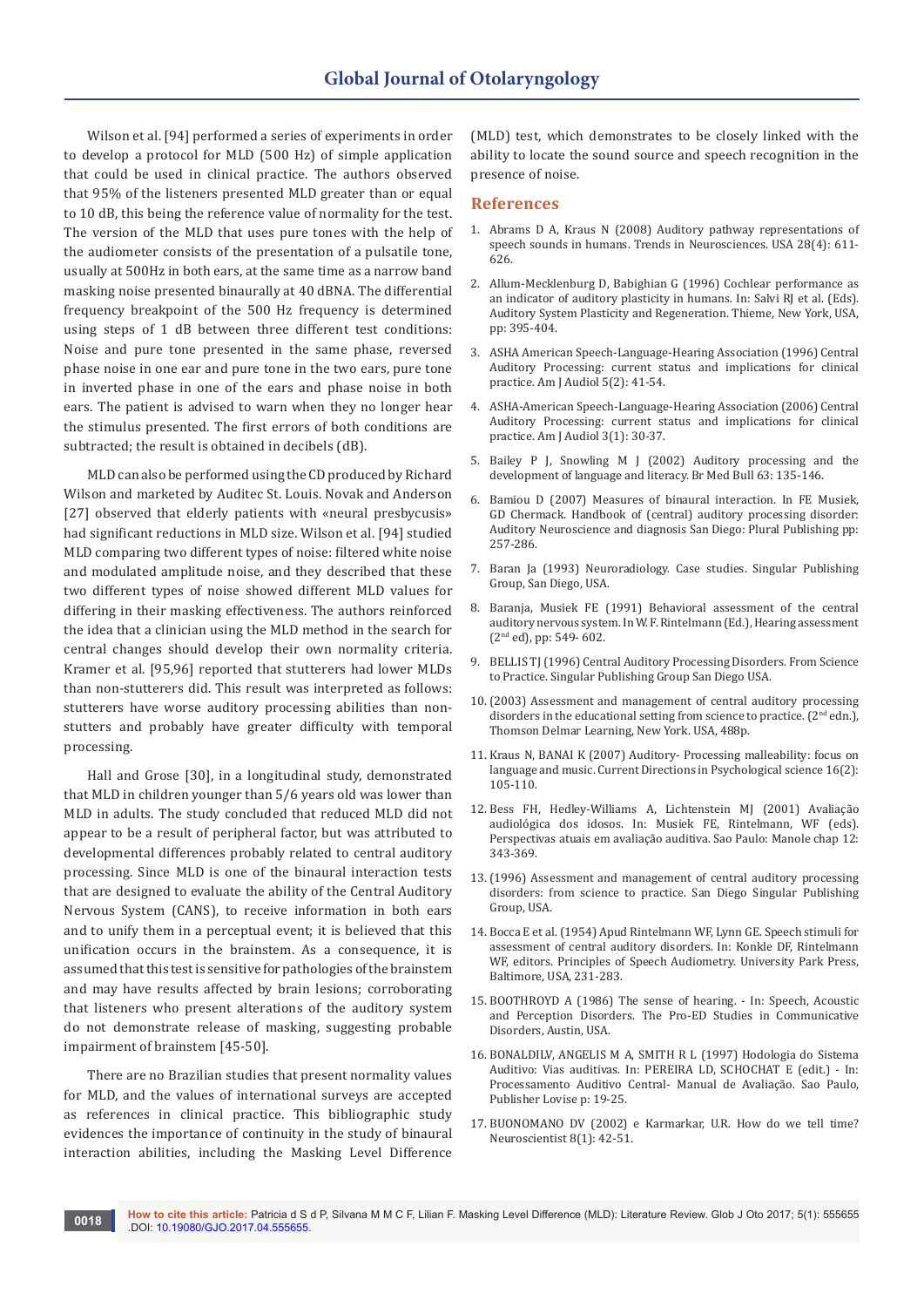- 18. CIASCA SM (2003) Distúrbios de Aprendizagem: Proposta de Avaliação Interdisciplinar. Sao Paulo: Casa do Psicólogo.
- 19. DESGUALDO LP (2004) Avaliação comportamental do processamento auditivo em indivíduos gagos. Pró-Fono R. Atual. Scient. (20<sup>th</sup> edn). n.1 Barueri.
- 20. [DLOUHA O, NOVAK A, VOKRAL J \(2007\) Central auditory processing](https://www.ncbi.nlm.nih.gov/pubmed/17382411)  [disorder \(CAPD\) in children with specific language impairment \(SLI\).](https://www.ncbi.nlm.nih.gov/pubmed/17382411)  [Int J Pediatric Otorhinolaryngology 71\(6\): 903-907.](https://www.ncbi.nlm.nih.gov/pubmed/17382411)
- 21. [FELIPPE ACN, Colafêmina, JF, COSTA JÚNIOR ML \(2001\) Análise](http://bases.bireme.br/cgi-bin/wxislind.exe/iah/online/?IsisScript=iah/iah.xis&src=google&base=ADOLEC&lang=p&nextAction=lnk&exprSearch=362978&indexSearch=ID)  [comparativa entre os resultados do teste de escuta dicótica consoante](http://bases.bireme.br/cgi-bin/wxislind.exe/iah/online/?IsisScript=iah/iah.xis&src=google&base=ADOLEC&lang=p&nextAction=lnk&exprSearch=362978&indexSearch=ID)[vogal e o desempenho em tarefas de leitura-escrita. Pró-fono 13\(1\):](http://bases.bireme.br/cgi-bin/wxislind.exe/iah/online/?IsisScript=iah/iah.xis&src=google&base=ADOLEC&lang=p&nextAction=lnk&exprSearch=362978&indexSearch=ID)  [23-29.](http://bases.bireme.br/cgi-bin/wxislind.exe/iah/online/?IsisScript=iah/iah.xis&src=google&base=ADOLEC&lang=p&nextAction=lnk&exprSearch=362978&indexSearch=ID)
- 22. Ferre JM (1997) Processing Power. A Guide to CAPD Assessment and Management. Communication Skill Builders, San Antonio, USA.
- 23. Fitch RH, Miller S, Tallal P (1997) Neurobiology of speech perception. Ann Ver Neurosci. 20: 331-353.
- 24. Frota S, Avaliação Básica da Audição (2003) In: (Org). Fundamentos em fonoaudiologia: audiologia. (2nd edn). Rio de Janeiro: Guanabara Koogan 41-59.
- 25. Sampaio F Logoaudiometria (2003) In: Frota S (Org). Fundamentos em fonoaudiologia: audiologia. (2<sup>nd</sup> edn). Rio de Janeiro: Guanabara Koogan p.61-69.
- 26. Logoaudiometria (2006) In: Frota S (Org). Fundamentos em fonoaudiologia: audiologia. (1<sup>st</sup> edn). (revised) Rio de Janeiro: Guanabara Koogan 40-47.
- 27. GELFAND SA (1984) The contralateral acoustic reflex threshold. In: Silman S. The acoustic reflex: basic principles and clinical applications. Academic Press, Orlando, Florida, USA.
- 28. Goldstein DPE, Stephens SDG (1975) Masking Level Difference: a measure of auditory processing capability. Audiology 14: 354-367.
- 29. GLORIG A, NIXON J (1960) Distributions of hearing loss in various populations. Ann Otol Rhinol Laryngol 69: 497-516.
- 30. Grose John H, Poth Elizabeth A (1994) Masking Level Differences for Tones and Speech in Elderly Listeners with Relatively Normal Audiograms. Journal of Speech and Hearing Research 37: 422-428.
- 31. Hall JW, Grose JH (1990) The masking-level difference in children. J Am Acad Audiologic 1:81-88.
- 32. COKELY JA, GROSE JH (1988) Combined monoaural and binaural masking release. J Acoust Soc Am 83(5): 1839-1845.
- 33. HAGE SRV, FAIAD LNV (2005) Perfil de Pacientes com Alteração de Linguagem Atendidos na Clinica de Diagnóstico dos Distúrbios da Comunicação. CEFAC. Magazine. Bauru: Sao Paulo University.
- 34. [HIRSH IJ \(1948\) The influence of inter aural phase on inter aural](http://asa.scitation.org/doi/10.1121/1.1906407)  [summation and inhibition. Journal of the Acoustical Society of America](http://asa.scitation.org/doi/10.1121/1.1906407)  [20\(4\): 536-544.](http://asa.scitation.org/doi/10.1121/1.1906407)
- 35. Webster FA (1949) Some determinants of inter aural phase effects. J acoust Soc Amer 21: 496-501.
- 36. [Jerger J \(1970\) Clinical experience with impedance audiometry. Arch](https://www.ncbi.nlm.nih.gov/pubmed/5455571)  [Otoloryng 92\(4\): 311-324.](https://www.ncbi.nlm.nih.gov/pubmed/5455571)
- 37. [Specks CE, Trammell JA \(1968\) New approach to speech audiometry. J](https://www.ncbi.nlm.nih.gov/pubmed/5696322)  [Speech Hear Disord 33\(4\): 318-328.](https://www.ncbi.nlm.nih.gov/pubmed/5696322)
- 38. Jerger S, Jerger J (1989) Alterações auditivas: um manual para avaliação clínica. Atheneu: Sao Paulo, South America.
- 39. [Jerger J, Brown D, Smith S \(1984\) Effect of peripheral hearing loss on](https://www.ncbi.nlm.nih.gov/pubmed/6712516)  [the masking level difference. Arch Otolaryngol 110\(5\): 290-296.](https://www.ncbi.nlm.nih.gov/pubmed/6712516)
- 40. Jeffress LA, Blodgett HC, Sandel TT, Wood III CL (1963) Masking of tonal signals. J Acoust Soc Am 28: 416-426.
- 41. [Yost WA \(1965\) Tone on Tone masking for three binaural listening](https://www.ncbi.nlm.nih.gov/pubmed/4638038)  [conditions. J Acoust Soc Am 52\(4B\): 1234-1237.](https://www.ncbi.nlm.nih.gov/pubmed/4638038)
- 42. Johnson KL (2008) Brain stem encoding of voiced consonant-vowel stop syllables. International Federation of Clinical Neurophysiology, USA, 119: 2623-35.
- 43. Junqueira CAO, Frizzo ACF (2002) Potenciais evocados auditivos de curta, média e longa latência. In: Aquino AMCM (Org). Processamento auditivo: eletrofisiologia & psicoacústica. Publisher Lovise, Sao Paulo, USA.
- 44. Katz Jack (1999) Tratado de Audiologia Clínica. (4<sup>th</sup> edn). Manole, Sao Paulo, USA.
- 45. Kelly BR, Davis D, Hedge MN (1994) Assessing auditory problems. In: Clinical Methods and Practicum in Audiology. Singular Publishing Group, California, USA, 179-211.
- 46. [Kramer MB, Green DE, Guitar BA \(1987\) comparison of stutterers and](http://www.sciencedirect.com/science/article/pii/0021992487900268)  [non-stutterers on masking level difference and synthetic sentence](http://www.sciencedirect.com/science/article/pii/0021992487900268)  [identification tasks. J Commun Disord 20\(5\): 379-390.](http://www.sciencedirect.com/science/article/pii/0021992487900268)
- 47. Nicol T (1994) Brainstem origins for cortical "what" and "where" pathways in the auditory system. Trends in Neurosciences, USA, 28(4): 176-80.
- 48. [Mcgee TGC, Littman T, Nicol T \(1994\) Discrimination of speech-like](https://www.ncbi.nlm.nih.gov/pubmed/7983281)  [contrasts in the auditory thalamus and cortex. J Acoust Soc Am 96\(5\):](https://www.ncbi.nlm.nih.gov/pubmed/7983281)  [2758-2768.](https://www.ncbi.nlm.nih.gov/pubmed/7983281)
- 49. Lasky EZ, Kartz J (1983) Perspectives on central auditory processing, In: Lasky EZ, Kartz J (Eds). Central auditory processing disorders problems of speech, language and learning. Texas: pro-ed, 3-9.
- 50. [Lynn GE, Gilroy J, Taylor PC, Leiser RP \(1981\) Binaural masking-level](https://www.ncbi.nlm.nih.gov/pubmed/7224965)  [differences in neurological disorders. Archives of Otolaryngology](https://www.ncbi.nlm.nih.gov/pubmed/7224965)  [107\(6\): 357-362.](https://www.ncbi.nlm.nih.gov/pubmed/7224965)
- 51. Loureiro MHA (2006) Limiar de reconhecimento de fala na língua portuguesa: um estudo com palavras trissilábicas. Acta ORL 24(4): 225-231.
- 52. Machado SF (2003) Processamento Auditivo: Uma nova abordagem. Publisher Plexus, Sao Paulo, USA, 140.
- 53. Momensohn-Santos TM, Brunetto-Borgianni LM, Brasil LA (2007) Caracterização audiológica das principais alterações que acometem o sistema auditivo. In: Momenshon-Santos TME, Russo ICP (Org). Prática da audiologia clínica. (6<sup>th</sup> edn). Cortez, Sao Paulo, USA, 311-360.
- 54. Musiek FE (1994) Frequency (pitch) and duration pattern tests. J Am Acad Audiol, (5th edn). 265-268.
- 55. Baran JA, Pinheiro ML (1993) Duration pattern recognition in normal subjects and patient with cerebral and cochlear lesions. Audiology 29: 304-313.
- 56. [Musiek FE \(1994\) Frequency \(pitch\) and duration pattern tests. J Am](https://www.ncbi.nlm.nih.gov/pubmed/7949300)  [Acad Audiol 5\(4\): 265-268.](https://www.ncbi.nlm.nih.gov/pubmed/7949300)
- 57. [Musiek FE, Bellis TJ, Chermak GD \(2005\) Non-modularity of the](https://www.ncbi.nlm.nih.gov/pubmed/16489870)  [central auditory nervous system: Implications for \(central\) auditory](https://www.ncbi.nlm.nih.gov/pubmed/16489870)  [processing disorder. Am J Audiol 14\(2\): 128-138.](https://www.ncbi.nlm.nih.gov/pubmed/16489870)
- 58. [Geurkink NA \(1980\) Auditory perceptual problems in children:](https://www.ncbi.nlm.nih.gov/pubmed/7382712)  [considerations for the otolaryngologist and audiologist. Laryngoscope](https://www.ncbi.nlm.nih.gov/pubmed/7382712)  [90\(9 Pt 1\): 962-971.](https://www.ncbi.nlm.nih.gov/pubmed/7382712)
- 59. Murphy CFB, Schochat E (2007) Influência de paradigmas temporais em testes de processamento temporal auditivo. Pró-fono 19(3): 259- 266.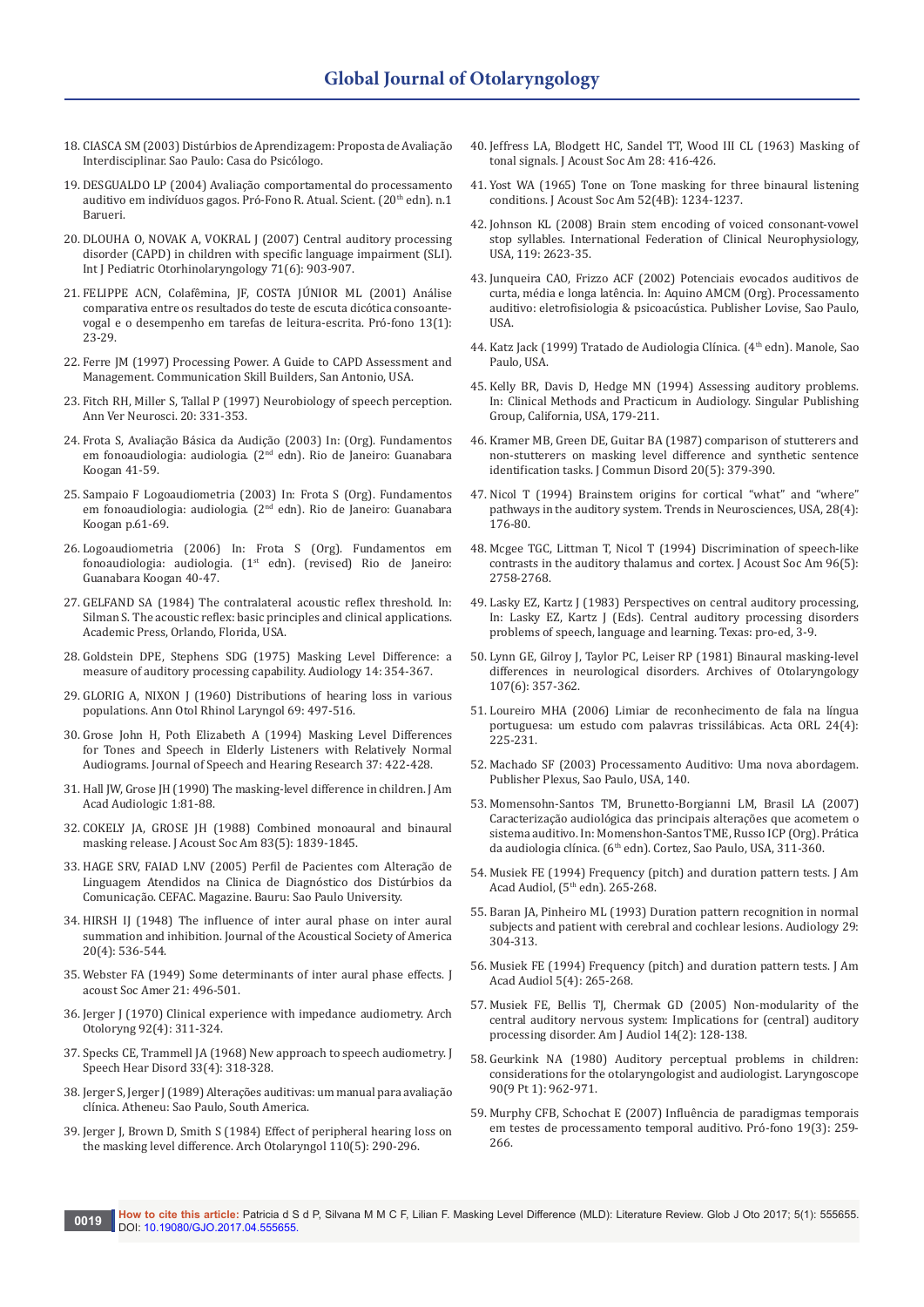- 60. [Noffsinger D, Olsen WO, Carhart R, Hart CWE, Sahgal V \(1972\)](https://www.ncbi.nlm.nih.gov/pubmed/4542210)  [Auditory and vestibular aberration in multiple sclerosis. Acta Oto-](https://www.ncbi.nlm.nih.gov/pubmed/4542210)[Laryngological 303: 1-63.](https://www.ncbi.nlm.nih.gov/pubmed/4542210)
- 61. [D Kudziel, SE Applebaum \(1975\) Value of special auditory testes in](https://www.ncbi.nlm.nih.gov/pubmed/165772)  [the latero-medial inferior pontine syndrome. Ann Otorhinol larynngol](https://www.ncbi.nlm.nih.gov/pubmed/165772)  [84\(3 Pt 1\): 384-390.](https://www.ncbi.nlm.nih.gov/pubmed/165772)
- 62. [Norrelgen F, Lacerda FE, Forssberg H \(2001\) Temporal resolution of](https://www.ncbi.nlm.nih.gov/pubmed/15503580)  [auditory perception in relation to perception, memory and language](https://www.ncbi.nlm.nih.gov/pubmed/15503580)  [skills in typical children. J Learn Disabil 34\(4\): 359-369.](https://www.ncbi.nlm.nih.gov/pubmed/15503580)
- 63. [Novak REE, Anderson CV \(1982\) Differentiation of types of presbycusis](https://www.ncbi.nlm.nih.gov/pubmed/7162150)  [using masking-level difference. J Speech Hear Res 25\(4\): 504-508.](https://www.ncbi.nlm.nih.gov/pubmed/7162150)
- 64. [Olsen WO, Noffsinger D, Carhart R \(1976\) Masking level differences](https://www.ncbi.nlm.nih.gov/pubmed/1275814)  [encountered in clinical populations. Audiology 15\(4\): 287-301.](https://www.ncbi.nlm.nih.gov/pubmed/1275814)
- 65. Pen Mangabeira-Albernaz, P Logoaudiometria (1997) In: Pereira LD, Schochat E, Processamento Auditivo Central. Publisher Lovise, Sao Paulo, USA, p.42.
- 66. Pereira LD (1996) Identificação de desordens do Processamento Auditivo Central através de observação comportamental: organização de procedimentos padronizados. In: Schochat E (Org.). Processamento Auditivo. Publisher Lovise, Sao Paulo, USA, p.43-56.
- 67. Cavadas M (2003) Processamento Auditivo Central. In: Frota S (Org.) Fundamentos em Fonoaudiologia: audiologia. (2nd edn). Rio de Janeiro: Guanabara Koogan, pp. 135-160.
- 68. [Perez-Abalo MC, Gaya JA, Savio G, Ponce DE Leon M, Perera M, Reigosa](https://www.ncbi.nlm.nih.gov/pubmed/16254863)  [V \(2009\) Early detection and intervention of hearing impairment in](https://www.ncbi.nlm.nih.gov/pubmed/16254863)  [Cuba: outcome after 20 years. Rev Neurol 41\(9\): 556-563.](https://www.ncbi.nlm.nih.gov/pubmed/16254863)
- 69. [Phillips SL, Gordon-Salant S, Fitzgibbons PJ, Yeni-Komshian G \(2000\)](https://www.ncbi.nlm.nih.gov/pubmed/10668664)  [Frequency and temporal resolution in elderly listeners with good and](https://www.ncbi.nlm.nih.gov/pubmed/10668664)  [poor word recognition. J Speech Lang Hear Res 43\(1\): 217-28.](https://www.ncbi.nlm.nih.gov/pubmed/10668664)
- 70. Pinheiro, Maria Madalena Canina, Pereira, Liliane Desgualdo (2004) Processamento auditivo em idosos: estudo da interação por meio de testes com estímulos verbais e não-verbais. Rev Bras Otorrinolaringol (70th edn), 2: 209-214.
- 71. Pinheiro ML, Musiek FE (1985) Sequencing and temporal ordering in the auditory system. In: Pinheiro ML, Musiek FE. Assessment of central auditory dysfunction foundations and clinical correlates. Williams & Wilkins, Baltimore, Europe pp.219-238.
- 72. [Poeppel D \(2003\) The analysis of speech in different temporal](http://www.sciencedirect.com/science/article/pii/S0167639302001073)  [integration windows: cerebral lateralization as "asymmetric sampling](http://www.sciencedirect.com/science/article/pii/S0167639302001073)  [in time". Speech Commun 41\(1\): 245-255.](http://www.sciencedirect.com/science/article/pii/S0167639302001073)
- 73. [Quaranta A, Cervellera G \(1977\) Masking level differences in central](https://www.ncbi.nlm.nih.gov/pubmed/880120)  [nervous system diseases. Arch Otolaryngol 103\(8\): 482-484.](https://www.ncbi.nlm.nih.gov/pubmed/880120)
- 74. Rabelo CM (2008) Avaliação eletrofisiológica e comportamental do processamento temporal. 2008. 159f. Tese (Doutorado em Ciências da Reabilitação) - Medicine College of Sao Paulo University, Sao Paulo, USA.
- 75. Reis ACMB, Lima AR, Silveira NL, Duarte SG (2002) Tomografia por emissão positrônica (PET): utilização na avaliação funcional da audição. In: Aquino AMCM (Org). Processamento auditivo: eletrofisiologia & psicoacústica. Sao Paulo: Publisher Lovise, p. 87-99.
- 76. [Robinson D, Jeffress L \(1963\) Effect of varying the inter aural noise](http://asa.scitation.org/doi/abs/10.1121/1.1918864)  [correlation on the detectability of tonal signals. J Acoust Soc Am](http://asa.scitation.org/doi/abs/10.1121/1.1918864)  [35\(12\): 1947-1952.](http://asa.scitation.org/doi/abs/10.1121/1.1918864)
- 77. Russo ICP, Lopes LQ, Brunetto-Borgianni LM, Brasil LA (2007) Logoaudiometria. In: MOMENSHON-SANTOS, T.MeRUSSO, I.C.P. (ORG).

Prática da Audiologia Clínica. (6<sup>th</sup> edn). Publisher Cortez, Sao Paulo, USA, pp. 135-154.

- 78. IÊDA Chaves Pacheco, Santos Tereza Maria M (2007) Prática da Audiologia Clínica. Publisher Cortez, Sao Paulo, USA.
- 79. Samelli AG, Schochat E (2008) Processamento auditivo, resolução temporal e teste de detecção de gap: revisão de literatura. CEFAC Magazine, (10<sup>th</sup> edn), 3: 369-77.
- 80. Santos MFC, Pereira LD (1996) Teste de escuta dicótica com dígitos. In: CONGRESSO PAULISTA DOS DISTÚRBIOS DA COMUNICAÇÃO HUMANA, 1. São Paulo. Anais. Sao Paulo: [unnumbered], USA.
- 81. Escuta com dígitos. In: PEREIRA LD, Schochat (Eds), Processamento Auditivo Central: Manual de avaliação. (1<sup>st</sup> edn). Publisher LOVISE, Sao Paulo, USA, pp. 147-149.
- 82. Santos MFC (1998) Processamento auditivo central: teste dicótico de dígitos em crianças e adultos normais. Tese (Mestrado em Fonoaudiologia) - Paulista Medicine School of Sao Paulo Federal University, Sao Paulo, USA.
- 83. [Shinn JB \(2003\) Temporal processing the basics. Hear J 56 \(7\): 52.](http://journals.lww.com/thehearingjournal/Citation/2003/07000/Temporal_processing__The_basics.10.aspx)
- 84.(2007) Temporal processing and temporal patterning tests. In: MUSIEK, volume I. San Diego: Plural Publishing Cap 10: 231-256.
- 85. [Stephens, Simon DG, Thornton, Arthur RD \(1976\) Subjective and](https://www.ncbi.nlm.nih.gov/pubmed/971133)  [electro physiologic tests in brain-stem lesions. Arch Otolaryngol](https://www.ncbi.nlm.nih.gov/pubmed/971133)  [102\(10\): 608-613.](https://www.ncbi.nlm.nih.gov/pubmed/971133)
- 86. [Schoeny Z, GE Carhart R \(1971\) Effects of unilateral Meniere's disease](https://www.ncbi.nlm.nih.gov/pubmed/5117646)  [on masking-level differences. J Acoust Samer R 50\(4\): 11143-1150.](https://www.ncbi.nlm.nih.gov/pubmed/5117646)
- 87. Schochat E (1998) Processamento Auditivo Central: Revisão da Literatura. Revista Brasileira de Otorrinolaringologia 5(1): 24-31.
- 88. [Samelli AG, Schochat E \(2008\) The gaps-in-noise test: GAP detection](https://www.ncbi.nlm.nih.gov/pubmed/18465408)  [thresholds in normal - hearing young adults. Int J Audiol 47\(5\): 238-](https://www.ncbi.nlm.nih.gov/pubmed/18465408) [245.](https://www.ncbi.nlm.nih.gov/pubmed/18465408)
- 89. [Sweetow RE, Reddell R \(1978\) The use of masking level differences in](https://www.ncbi.nlm.nih.gov/pubmed/738915)  [the identification of children with perceptual problems. J Am Audiol](https://www.ncbi.nlm.nih.gov/pubmed/738915)  [Soc 4\(2\): 52-56.](https://www.ncbi.nlm.nih.gov/pubmed/738915)
- 90. [Waryas PA, Batten RR \(1985\) Masking level difference response norms](https://eric.ed.gov/?id=EJ326728)  [from learning disabled individuals. Journal of Child Communication](https://eric.ed.gov/?id=EJ326728)  [Disorders 8\(2\): 147-153.](https://eric.ed.gov/?id=EJ326728)
- 91. [Wilson Richard H, Arcos JG, Brown CJ, Benett LA \(1984\) Masking](https://www.ncbi.nlm.nih.gov/pubmed/6738039)[level difference in filtered-random and amplitude-modulated-noise. J](https://www.ncbi.nlm.nih.gov/pubmed/6738039)  [Speech Hear Res 27\(2\): 267-274.](https://www.ncbi.nlm.nih.gov/pubmed/6738039)
- 92. [Wilson RH, Moncrieff DW, Townsend EA, Pillion AL \(2003\)](https://www.ncbi.nlm.nih.gov/pubmed/12833923)  [Development of a 500-Hz, Masking-Level Difference Protocol for Clinic](https://www.ncbi.nlm.nih.gov/pubmed/12833923)  [Use. J Am Acad Audiol 14\(1\): 1-8.](https://www.ncbi.nlm.nih.gov/pubmed/12833923)
- 93. Wilson RH, Strouse AL (2001) Audiometria com estímulos da fala. In: Musiek FE, Rintelmann WF (eds). Perspectivas atuais em avaliação auditiva. Manole Cap, São Paulo, USA, 12: 21-30.
- 94. [Wong PC, Parsons LM, Martinez M, Diehl RL \(2004\) The role of the](https://www.ncbi.nlm.nih.gov/pubmed/15483134)  [insular cortex in pitch pattern perception: the effect of linguistic](https://www.ncbi.nlm.nih.gov/pubmed/15483134)  [contexts. Journal Neurosci 24\(41\): 9153-9160.](https://www.ncbi.nlm.nih.gov/pubmed/15483134)
- 95. [Elena ZaidanI, Adriana Pontin Garcia, Maria Lucy Fraga Tedesco, Jane](http://www.scielo.br/scielo.php?script=sci_arttext&pid=S0104-56872008000100004)  [A Baran \(2008\) Desempenho de adultos jovens normais em dois testes](http://www.scielo.br/scielo.php?script=sci_arttext&pid=S0104-56872008000100004)  [de resolução temporal. Pró-fono 20\(1\): 19-24.](http://www.scielo.br/scielo.php?script=sci_arttext&pid=S0104-56872008000100004)
- 96. [Masking Level Difference \(MLD\).](http://www.auditec.com/)